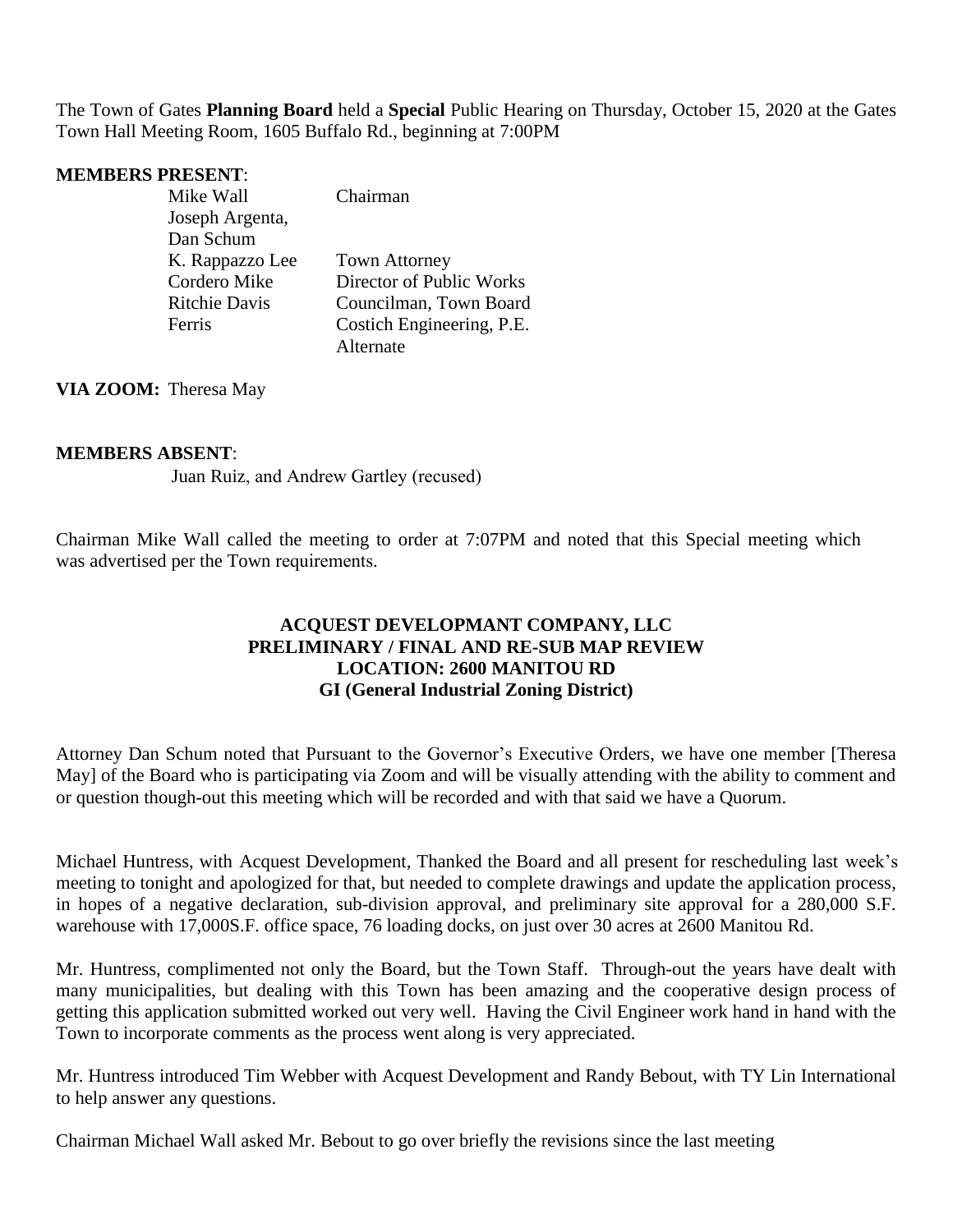Mr. Randy Bebout, quite a bit has happened in the past week or two. Site plan has not changed, number of parking spaces has not changed, very minor changes to the plan, anything to advance this design. The most significant change has been with the storm water design. Taking a little different direction then prior plan, due to this project evolving a bit, but still meeting ALL the requirements. Initially had a long skinny tension basin along the proposed south property line, but been able to shrink down along west of property line encroaching to lot 2.

The Storm water design has changed, which is still a work-in-progress…massaging and working through details. In a good place right now, and can answer any questions from board if need be.

The sub-division plan [draft plan] submitted with application on Wednesday and is waiting for Town staff comments.

Utilities need some refinements, but no major changes. Watermain loop around the building, 1 communication port at Les Harrison Dr. instead of the initial 2. Sanitary sewer has not changed, to go out to sanitary sewer west to Manitou Rd., need to submit to Monroe County, hopefully next week. Has had a conversation with DOT, needs to be boarded with no open cut.

Landscaping and Lighting…NO changes

Have had preliminary talks with Water Authority and are on board, just need to get finalized details

Building;

NOTE:

Building is now mirrored top to bottom

Moved five [5] feet South, due to grating difference on the North side

Water flows off Les Harrison Dr. will add Catch Basins along Les Harrison Drive to collect and conveying to the West

Not wanting to tear more pavement then needed, will stick catch basins in and manholes behind them

Mr. Bebout added there was some discussion with Town staff about concerns the Fire Marshall had that was relayed to him concerning; [**Using Visual Displays**]

- Excess to rear portion of the building which is secured. Ideally if grading elevations was not an issue, an excess would be considered in the Northeast corner. A possible excess point could be added at the truck turn-around point, which is behind the gates. It would be close to the front gates, but would be separate from the trucks entrance with a lock [for security reasons] of some sort [with accessibility]
- Lack of connectivity from rear trucking area to employee parking area, with concern if Fire truck comes in through employee parking area, it would need to go back out onto Manitou Rd. There is not a resolution to that, because of grade differences between the two areas
- Fire Department connection, on where it needs to be.... Sprinkler Room right now is located northwest corner of the building on the front face of the warehouse, but open to moving to the comfort of the fire marshal

Theresa May, asked to go over the plan for landscaping and green space area

Mr. Bebout, using the Visual Display, showed that most of the green areas are storm water mitigation areas, which potentially will have some findings, but haven't gotten that far as of yet. This project takes out a certain amount of trees for the construction, but the proposal to replaced where ever is not a stormwater area. Also, adding trees in the front and side areas, at the intersection of Manitou and Les Harrison as well as the entrance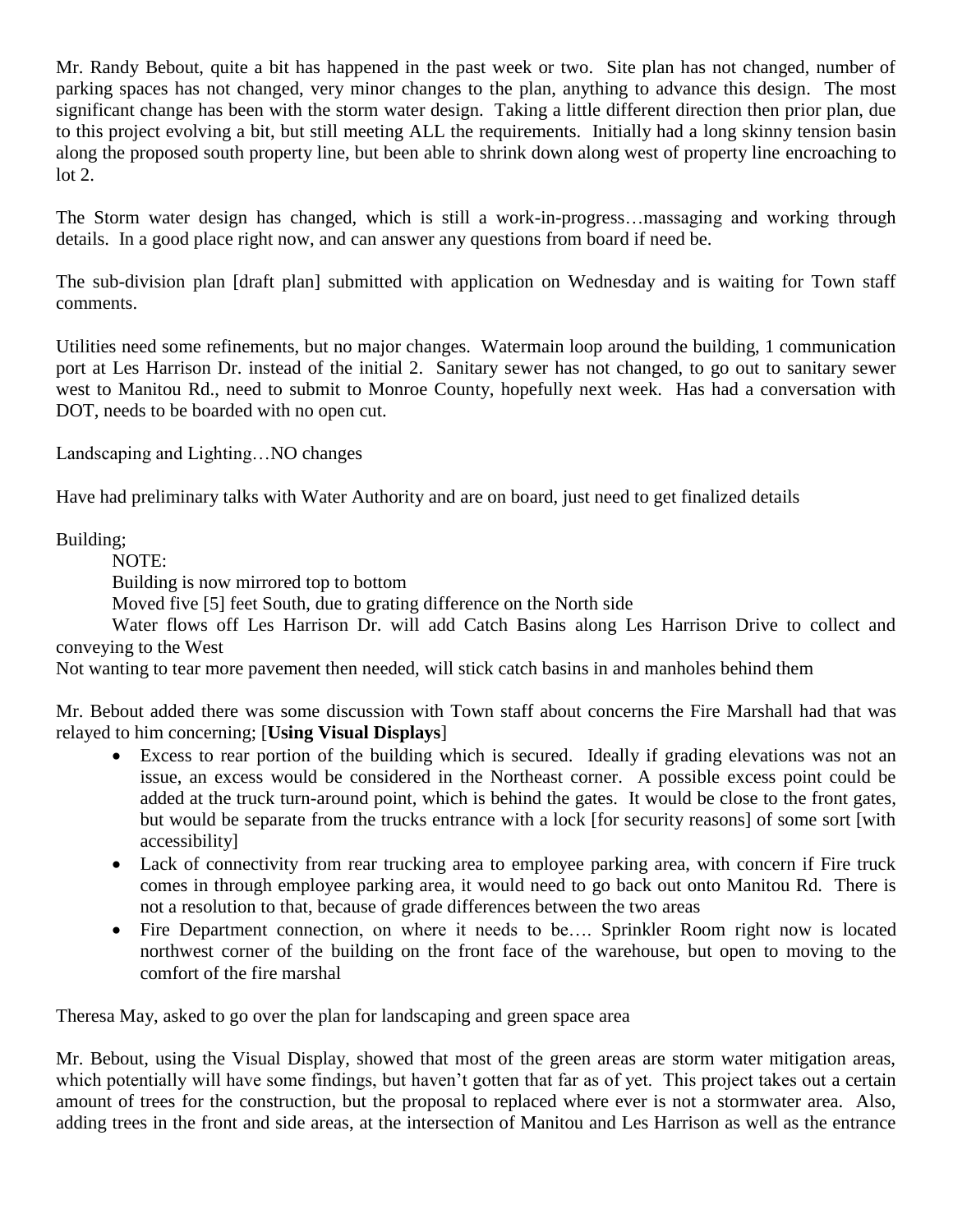at Les Harrison. Trees along the east and west Islands in parking area. Trees and planting along the front of the building. As far as the islands, it'll be left to the tenant to decide. Not proposing to add trees along east side

Mr. Argenta asked if in speaking with the sprinkler consultant, were there any of concerns that would impact the layout of the building or with the size of the sprinkler room or the pumps

Mr. Bebout, preliminary is, there is adequate pressure, no needs for tanks, but will need pump. There is a hydrant layout, but NO, nothing to change site layout.

Chairman Wall, on demolition plan, shows two gravel drive access, one on west and other on north sides, but locations are different on erosion control plan

Mr. Bebout, will need to confirm, but the intention is to use the existing drive on Les Harrison drive then move down

Chairman Wall added the Town would probably prefer the construction drive coming out of Les Harrison Dr., it's not on the travel of Manitou Rd, but off the beaten path. Also asked about the Geo Tech report mentioned the last time, any surprises found?

Mr. Bebout, no rock is in the vicinity as anticipated, with some areas at  $5\frac{1}{2}$  feet, but most at 7 feet, but will not impact. Getting the GEO Tech report was a main driver for revising the storm water retention in the northwest corner

Chairman Wall asked how high will retention wall be

Mr. Bebout, at the highest point, probably 6-7-foot range, at the northeast corner and dwindle down at the west. It does not show clearly in the plans, just indicated

Chairman Wall asked about the conversation with DOT and its effects

Tim Webber with Acquet Developments, spoke with Monroe County DOT and NY State DOT two months ago and are well aware of this project. Traffic and back study and they are actually happy with the staggering the driveway from Manitou.

Some comments from DOT was to channelize the out-bound truck lane [which is currently be looked at and worked on]. Will confirm within the next day

Chairman Wall asked if any Board members had questions….None…then side table….

Kurt Rappazzo…None at this time

Attorney Schum, not an engineer, and does not comment on site plans, only SEQR when at that point.

Mike Ritchie, did review comments made prior meeting and were responded to correctly, and did receive revised plans and will dive into those shortly and provide comments when/if necessary

Lee Cordero, None at this time

Chairman Wall opened to Public….No one addressed.

Executive Session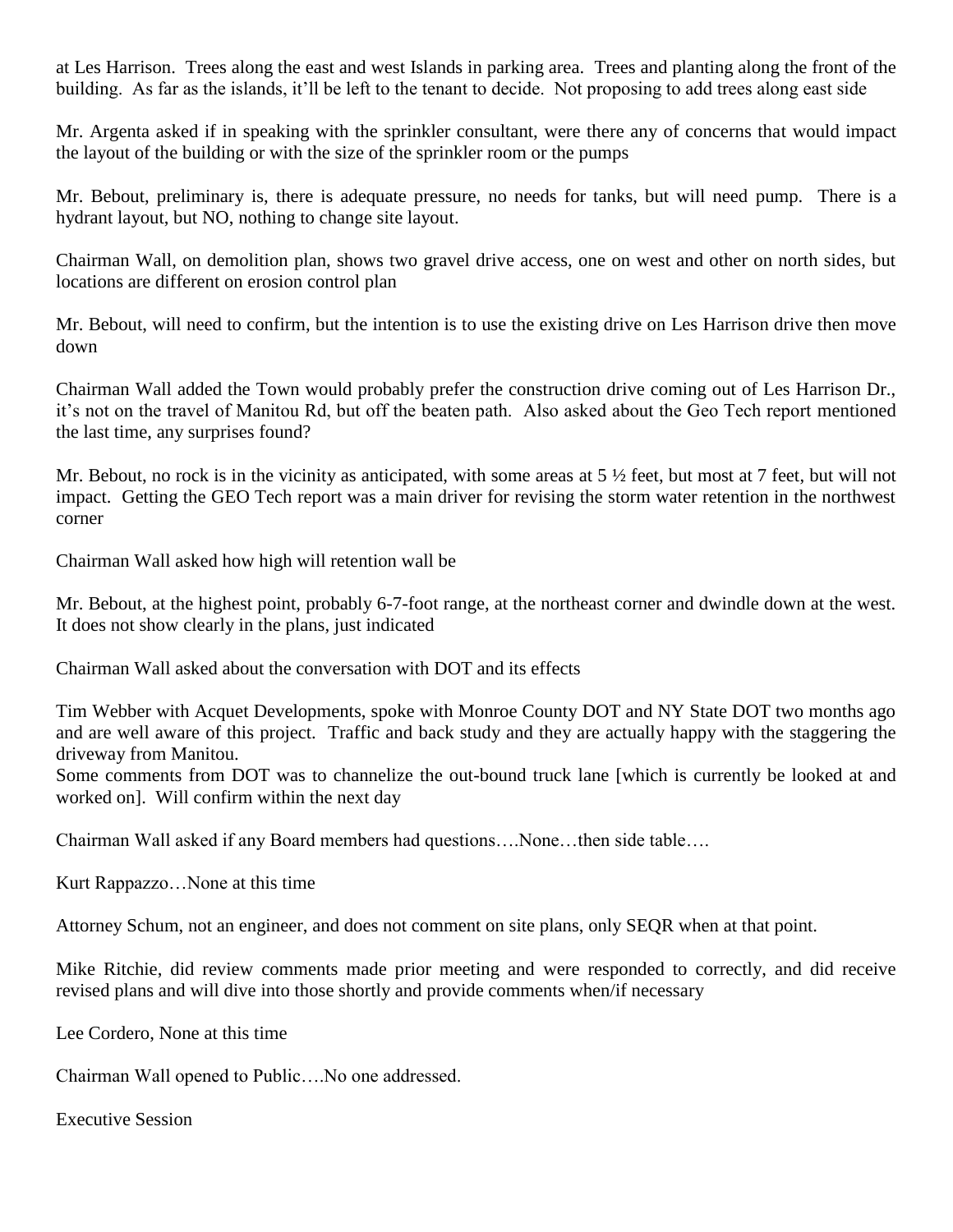Attorney Schum, the Board has reviewed Part One [1] that was prepared by the applicant and is a very thorough Part One , which this is a Type One action that involves a building in excess of 100-thousand square feet or 10 acres of development or more, so the Board is required to complete the SEQR review under the long form and determine whether on not the action as proposed should proceed to a full environmental impact study or alternatively whether or not the Board can find that the applicant has any mitigating matters with small or larger impact on the environment.

Based on the comments from the Board members, Mr. Schum completed Part One [1] for the Boards consideration. Normally it's reviewed question by question, but would like to go to the conclusion first and then return to significant areas of Part Two [2] of the application.

The proposed development of 278,500 Square feet of warehouse and office building on 34 acres of Industrial Zoned land is consistent with the towns existing land use plans and usage of adjacent parcels. While there will be a small impact on existing lands during constructions due to ground disturbances, filtration and run off, the applicant will mitigate these impacts through continuous stormwater management practices during and after construction.

There are no identified impacts on surface water, nor ground water. Proposed project has no impact on flooding or air quality, not does it affect agriculture resources to any extent.

No identified esthetic, or historical impact, no archeological resources are near the site or have been identified as being adversely impacted.

No existing open space or recreation areas are impacted by the development of the site, no critical environmental areas located within or adjacent to the site.

Major impacts to the proposed site, ARE on the existing transportation system and potential increased energy use and the impact on noise and lighting during construction.

The project site is an existing industrial park and was and is developed lands with a near access to major state and county arterial roadways, capable of handling the anticipated increase of traffic to be generated by the proposed use.

Interior access roadways are proposed to be rearranged and redeveloped as to regulate and control the egress and ingress to and from the site.

Post the constructional noise will be maintained at a minimal level and site lighting will be by the dark sky security type, the proposed use will generate an increased energy demand, but not inconsistent with local utility providers present capabilities.

In conclusion, the proposed development and redevelopment of this site is consistent with existing Zoning Codes and Land Use Policies of the Town of Gates, and will cause only minimal environmental impact during the construction phase which have been identified and adequately addressed by the applicant.

The project will have no significant impacts on the environment and there for this determination shall be considered a negative declaration of environmental significance with respect to proposed action and may proceed without further regards to the provisions of SEQR.

That is the conclusion the Board reached after reviewing the impacts under part two [2]

In summary there were some impacts noted on land that were small to no impact and those had to do with disturbance of the soil during construction phase

There were no geological impact features, no significant impact by the proposed use.

Impact on surface water are minimal, stormwater control management practices that are proposed and will be reviewed and approved by Town Engineer will adequately protect the ground water and surface water.

No proposed run-off on this property that would cause excessive flooding on this or adjacent property and accordingly no significant impact of flooding are identified.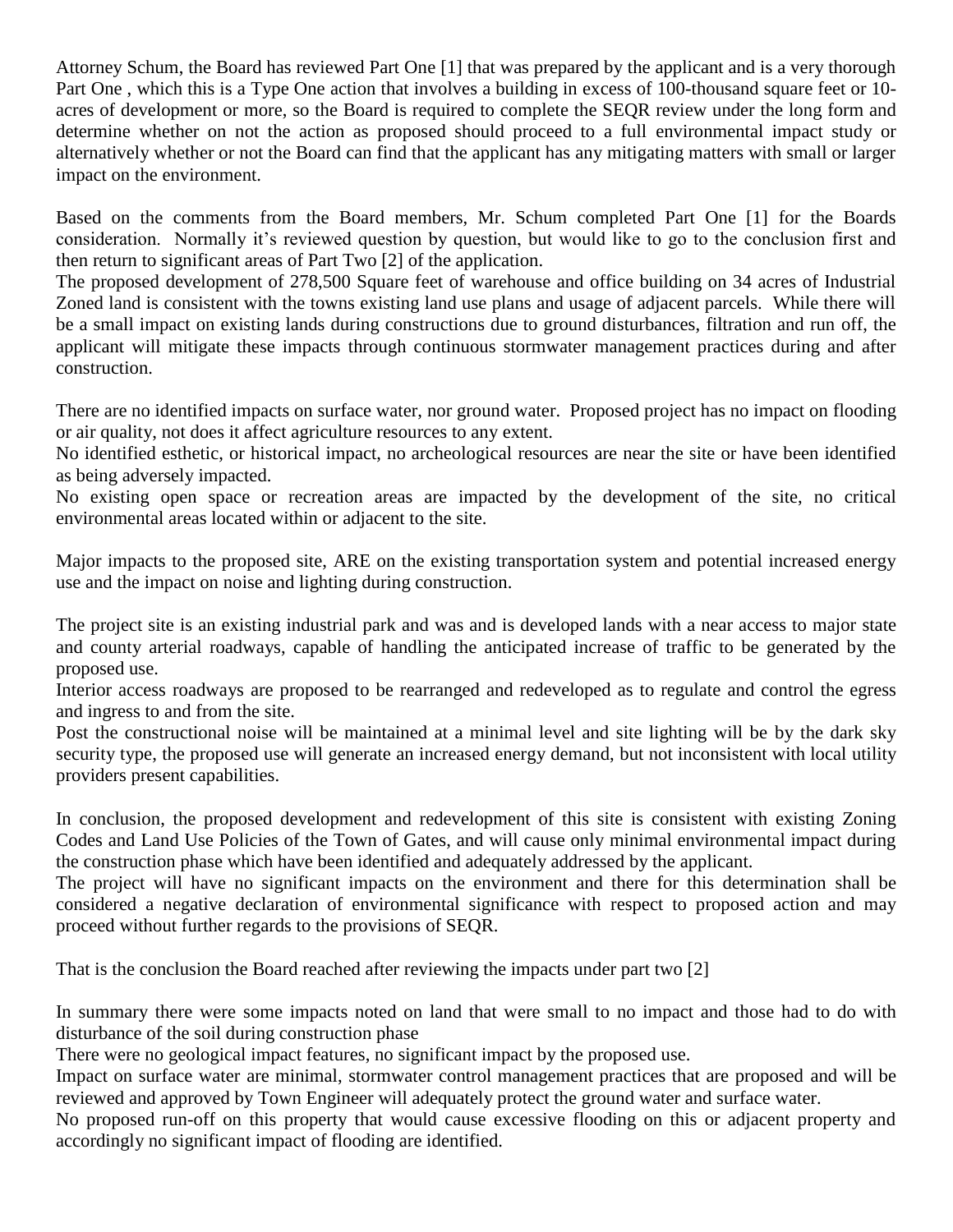The impacts of air are minimal, which are due to construction disturbance during the construction phase. The applicant will try to minimize as much as possible.

There are no significant impacts on plants or animals in the existing area as identified in Part One [1], which is consistent with the development of the site as it has already been developed.

No agricultural resources, not taking land out of agricultural production to create this site, because it has already been developed for similar use.

Esthetic resources, this land has already been developed in a huge industrial complex since the 1960's and accordingly impacted if any on development proposed is minimal, the building itself, the elevations are not going to visually impact any adjoining areas to any significant effect.

There are no historical or archaeological resources being disturbed as result of the proposed use.

No open space or recreation areas within the site area that will be removed. No critical or environmental areas. There are adjacent wet lands and areas that will be minimally impacted, but minimized by the stormwater management that will be conducted by the developer during and after construction.

The major impact, which was identified by the Board is on transportation, which this project does propose significant increase in truck traffic in the area, but this site was designed many years ago with direct access to the arterial roads, which in the developer's proposal to improve and redesign the interior roads to address any concerns of the Board.

It's unknown if under Part One [1] on the developer total impacts under use, although the utility company assured the developer there's adequate energy facility to service the proposed use.

There will be minimal noise, odor and light impact during construction and post construction some ambient noise with traffic generated by the trucks, but not greater than the property line that is normal

There is no impact on human health identified in Part One [1] and accordingly no impact has been determined by this Board

This project is consistent with the Adopted Land use plans of the Town of Gates and is also consistent with the character of the surrounding community. Both positive impacts in terms of the Towns involvement in this project. Based on those decisions made by this Board and reduced to writing by himself [Attorney Schum] the summary that was read in the beginning is consistent and the project will result in no significant adverse impact on the environment and an environmental impact statement is not needed nor prepared.

Accordingly, this negative declaration is issued and would encourage the Board to adopt this as the findings of the Board in respect to the environmental significance.

Chairman Wall asked if there were any final thoughts…None

Attorney Schum added All involved agencies have been notified of this application as required by SEQR, it is a coordinated review and we have given due notice to all involved agencies and considered any of their responses prior to the Boards action for environment significance

Chairman Wall, so be it, agencies did have the opportunity to respond, we do declare the Town of Gates the Lead Agency. As spoken, the project has been found Type One [1] Action and based on information and materials presented to this board and under review of the board and Town Attorney, the applicant had mitigated the impact to all pertinent environmental concerns and this development is consistent with the Adopt Land Use and surrounding areas. The executive summary Attorney Schum provided goes into greater detail of why we are declaring this a negative declaration. There is no significant negative adverse impact to the environment.

Therefor no further SEQR action is required.

Davis Ferris, seconded the motion, all in favor

# **MOTION CARRIED**